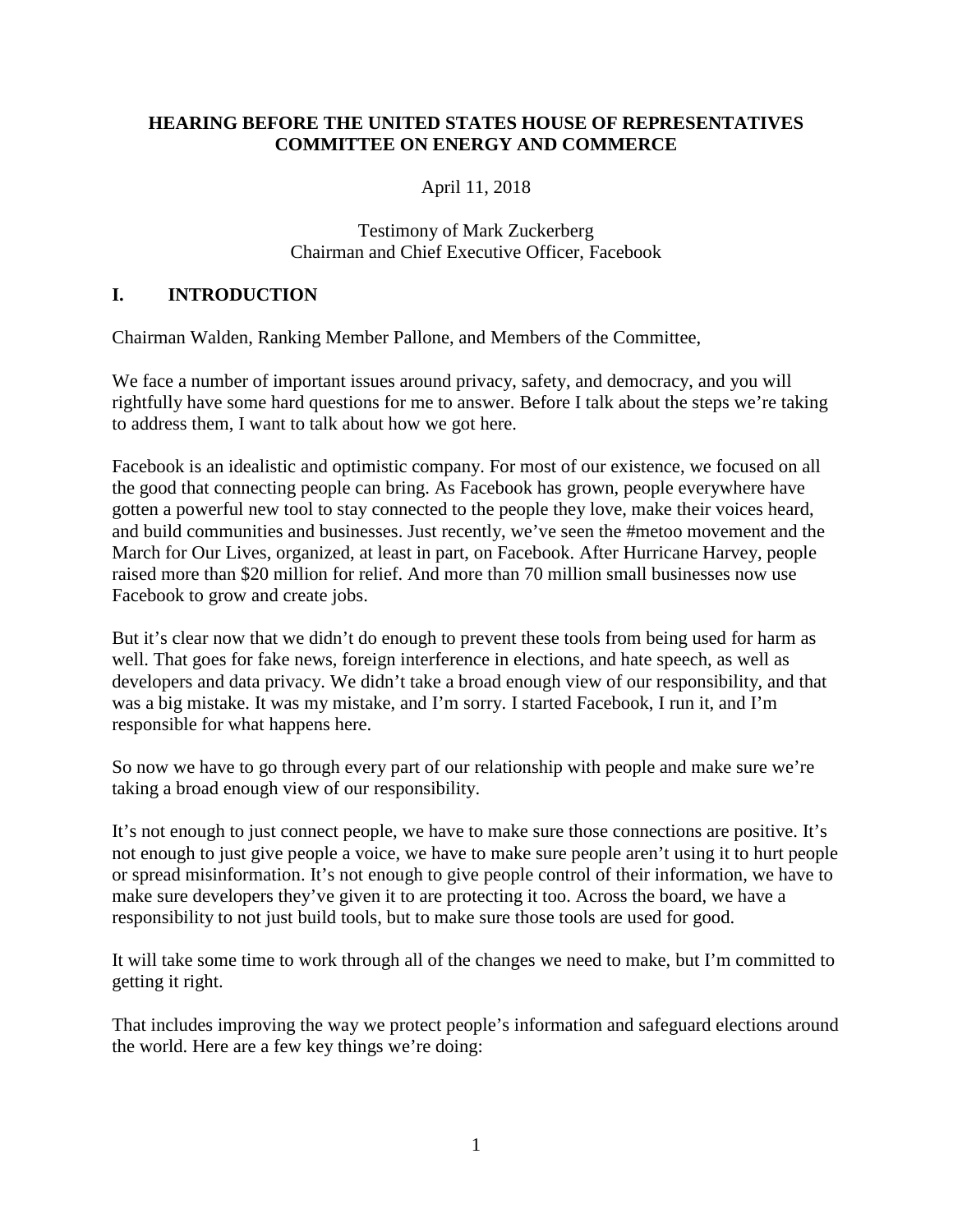# **II. CAMBRIDGE ANALYTICA**

Over the past few weeks, we've been working to understand exactly what happened with Cambridge Analytica and taking steps to make sure this doesn't happen again. We took important actions to prevent this from happening again today four years ago, but we also made mistakes, there's more to do, and we need to step up and do it.

# **A. What Happened**

In 2007, we launched the Facebook Platform with the vision that more apps should be social. Your calendar should be able to show your friends' birthdays, your maps should show where your friends live, and your address book should show their pictures. To do this, we enabled people to log into apps and share who their friends were and some information about them.

In 2013, a Cambridge University researcher named Aleksandr Kogan created a personality quiz app. It was installed by around 300,000 people who agreed to share some of their Facebook information as well as some information from their friends whose privacy settings allowed it. Given the way our platform worked at the time this meant Kogan was able to access some information about tens of millions of their friends.

In 2014, to prevent abusive apps, we announced that we were changing the entire platform to dramatically limit the Facebook information apps could access. Most importantly, apps like Kogan's could no longer ask for information about a person's friends unless their friends had also authorized the app. We also required developers to get approval from Facebook before they could request any data beyond a user's public profile, friend list, and email address. These actions would prevent any app like Kogan's from being able to access as much Facebook data today.

In 2015, we learned from journalists at *The Guardian* that Kogan had shared data from his app with Cambridge Analytica. It is against our policies for developers to share data without people's consent, so we immediately banned Kogan's app from our platform, and demanded that Kogan and other entities he gave the data to, including Cambridge Analytica, formally certify that they had deleted all improperly acquired data — which they ultimately did.

Last month, we learned from *The Guardian*, *The New York Times* and Channel 4 that Cambridge Analytica may not have deleted the data as they had certified. We immediately banned them from using any of our services. Cambridge Analytica claims they have already deleted the data and has agreed to a forensic audit by a firm we hired to investigate this. We're also working with the U.K. Information Commissioner's Office, which has jurisdiction over Cambridge Analytica, as it completes its investigation into what happened.

# **B. What We Are Doing**

We have a responsibility to make sure what happened with Kogan and Cambridge Analytica doesn't happen again. Here are some of the steps we're taking: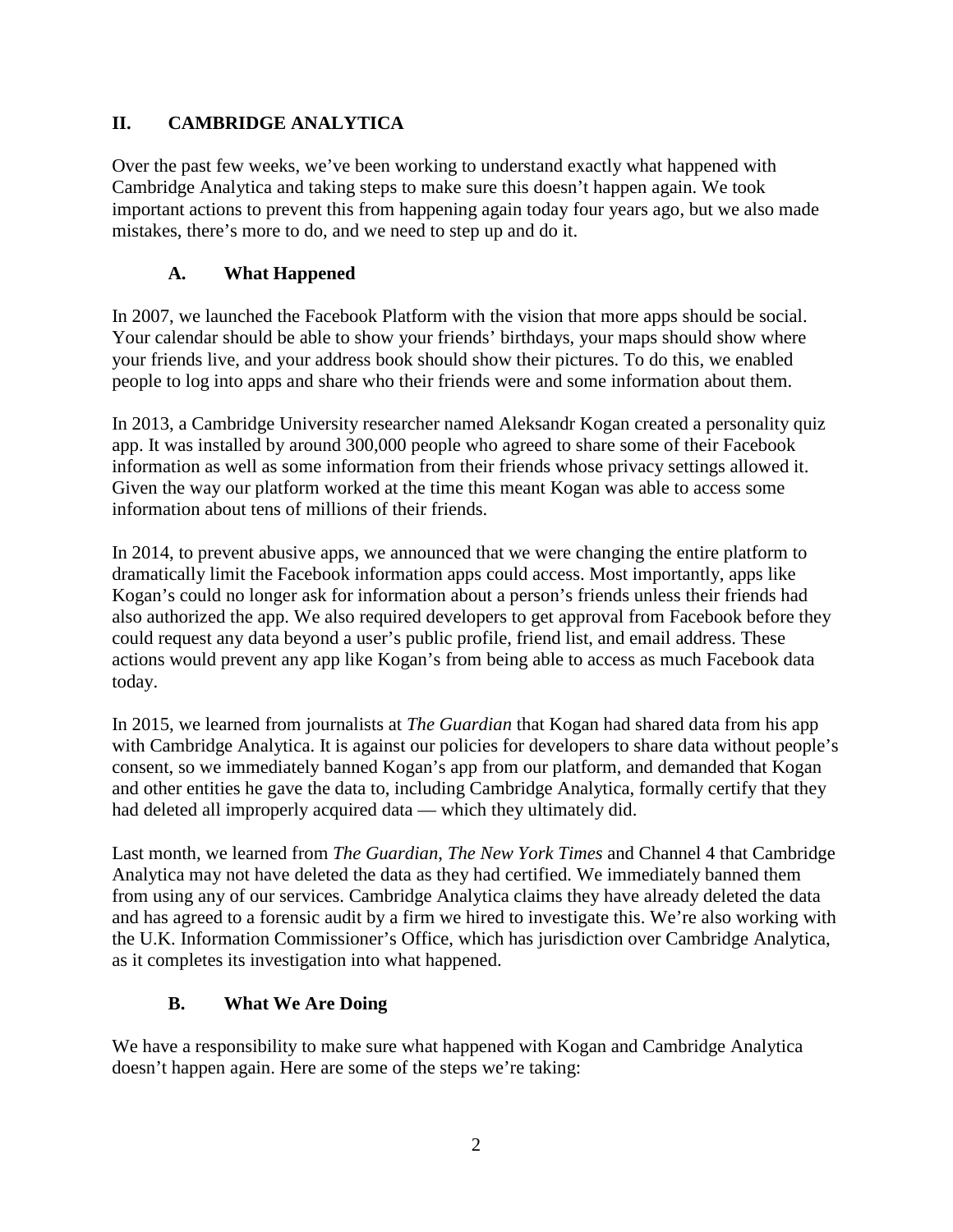- *Safeguarding our platform.* We need to make sure that developers like Kogan who got access to a lot of information in the past can't get access to as much information going forward.
	- o We made some big changes to the Facebook platform in 2014 to dramatically restrict the amount of data that developers can access and to proactively review the apps on our platform. This makes it so a developer today can't do what Kogan did years ago.
	- o But there's more we can do here to limit the information developers can access and put more safeguards in place to prevent abuse.
		- We're removing developers' access to your data if you haven't used their app in three months.
		- We're reducing the data you give an app when you approve it to only your name, profile photo, and email address. That's a lot less than apps can get on any other major app platform.
		- We're requiring developers to not only get approval but also to sign a contract that imposes strict requirements in order to ask anyone for access to their posts or other private data.
		- We're restricting more APIs like groups and events. You should be able to sign into apps and share your public information easily, but anything that might also share other people's information — like other posts in groups you're in or other people going to events you're going to — will be much more restricted.
		- Two weeks ago, we found out that a feature that lets you look someone up by their phone number and email was abused. This feature is useful in cases where people have the same name, but it was abused to link people's public Facebook information to a phone number they already had. When we found out about the abuse, we shut this feature down.
- *Investigating other apps.* We're in the process of investigating every app that had access to a large amount of information before we locked down our platform in 2014. If we detect suspicious activity, we'll do a full forensic audit. And if we find that someone is improperly using data, we'll ban them and tell everyone affected.
- *Building better controls.* Finally, we're making it easier to understand which apps you've allowed to access your data. This week we started showing everyone a list of the apps you've used and an easy way to revoke their permissions to your data. You can already do this in your privacy settings, but we're going to put it at the top of News Feed to make sure everyone sees it. And we also told everyone whose Facebook information may have been shared with Cambridge Analytica.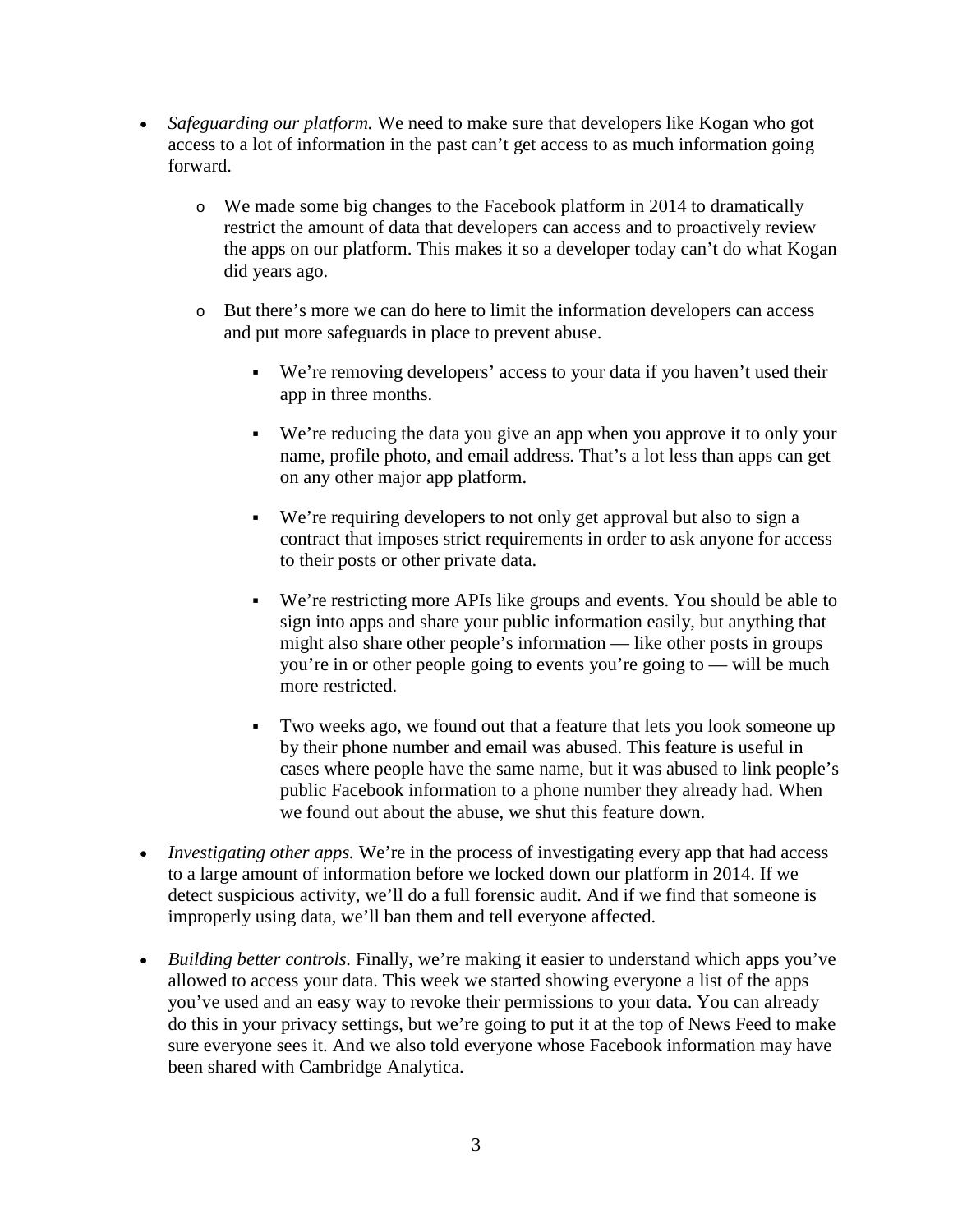Beyond the steps we had already taken in 2014, I believe these are the next steps we must take to continue to secure our platform.

## **III. RUSSIAN ELECTION INTERFERENCE**

Facebook's mission is about giving people a voice and bringing people closer together. Those are deeply democratic values and we're proud of them. I don't want anyone to use our tools to undermine democracy. That's not what we stand for.

We were too slow to spot and respond to Russian interference, and we're working hard to get better. Our sophistication in handling these threats is growing and improving quickly. We will continue working with the government to understand the full extent of Russian interference, and we will do our part not only to ensure the integrity of free and fair elections around the world, but also to give everyone a voice and to be a force for good in democracy everywhere.

# **A. What Happened**

Elections have always been especially sensitive times for our security team, and the 2016 U.S. presidential election was no exception.

Our security team has been aware of traditional Russian cyber threats — like hacking and malware — for years. Leading up to Election Day in November 2016, we detected and dealt with several threats with ties to Russia. This included activity by a group called APT28, that the U.S. government has publicly linked to Russian military intelligence services.

But while our primary focus was on traditional threats, we also saw some new behavior in the summer of 2016 when APT28-related accounts, under the banner of DC Leaks, created fake personas that were used to seed stolen information to journalists. We shut these accounts down for violating our policies.

After the election, we continued to investigate and learn more about these new threats. What we found was that bad actors had used coordinated networks of fake accounts to interfere in the election: promoting or attacking specific candidates and causes, creating distrust in political institutions, or simply spreading confusion. Some of these bad actors also used our ads tools.

We also learned about a disinformation campaign run by the Internet Research Agency (IRA) a Russian agency that has repeatedly acted deceptively and tried to manipulate people in the US, Europe, and Russia. We found about 470 accounts and pages linked to the IRA, which generated around 80,000 Facebook posts over about a two-year period.

Our best estimate is that approximately 126 million people may have been served content from a Facebook Page associated with the IRA at some point during that period. On Instagram, where our data on reach is not as complete, we found about 120,000 pieces of content, and estimate that an additional 20 million people were likely served it.

Over the same period, the IRA also spent approximately \$100,000 on more than 3,000 ads on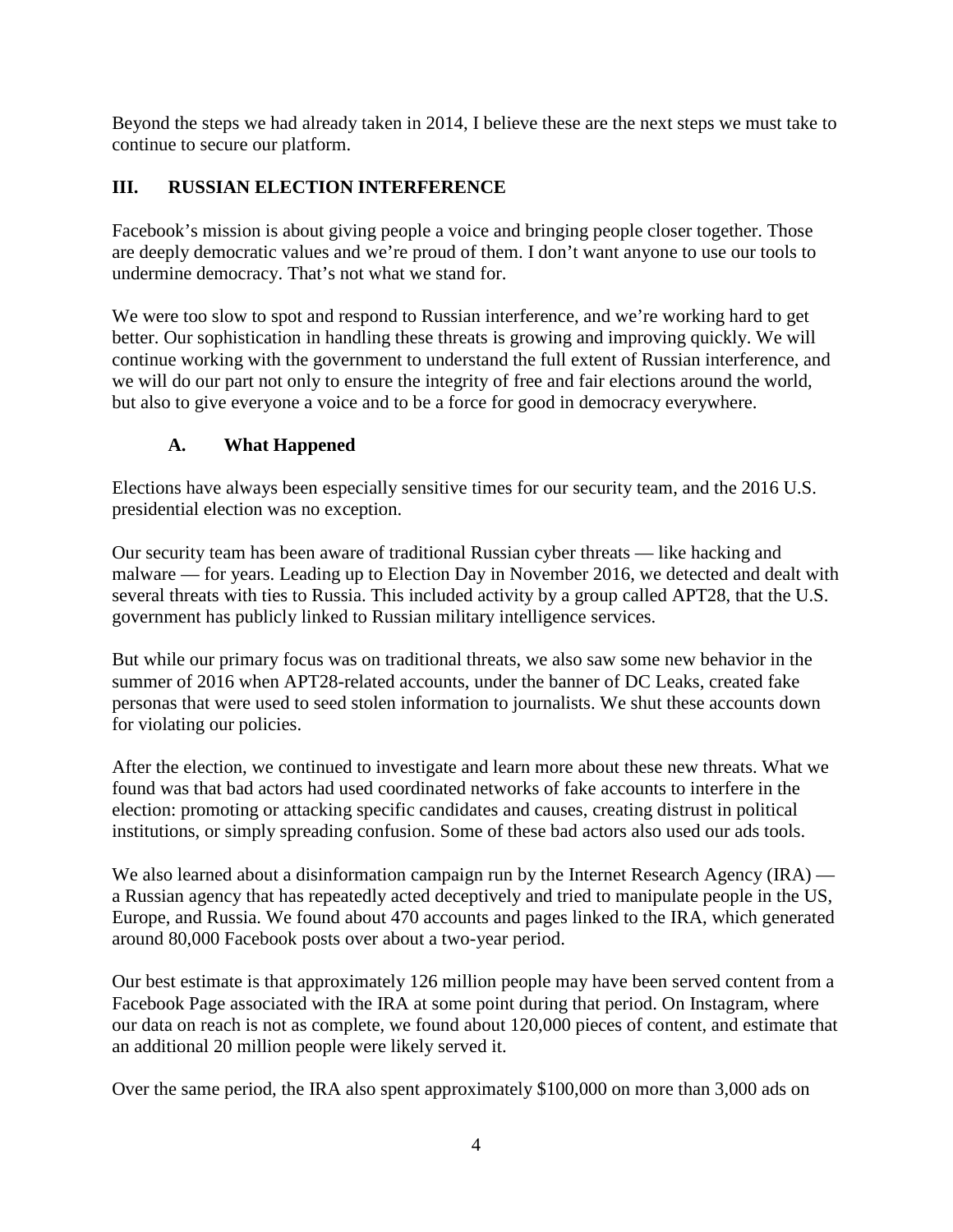Facebook and Instagram, which were seen by an estimated 11 million people in the United States. We shut down these IRA accounts in August 2017.

## **B. What We Are Doing**

There's no question that we should have spotted Russian interference earlier, and we're working hard to make sure it doesn't happen again. Our actions include:

- *Building new technology to prevent abuse.* Since 2016, we have improved our techniques to prevent nation states from interfering in foreign elections, and we've built more advanced AI tools to remove fake accounts more generally. There have been a number of important elections since then where these new tools have been successfully deployed. For example:
	- o In France, leading up to the presidential election in 2017, we found and took down 30,000 fake accounts.
	- o In Germany, before the 2017 elections, we worked directly with the election commission to learn from them about the threats they saw and to share information.
	- o In the U.S. Senate Alabama special election last year, we deployed new AI tools that proactively detected and removed fake accounts from Macedonia trying to spread misinformation.
	- o We have disabled thousands of accounts tied to organized, financially motivated fake news spammers. These investigations have been used to improve our automated systems that find fake accounts.
	- o Last week, we took down more than 270 additional pages and accounts operated by the IRA and used to target people in Russia and Russian speakers in countries like Azerbaijan, Uzbekistan and Ukraine. Some of the pages we removed belong to Russian news organizations that we determined were controlled by the IRA.
- *Significantly increasing our investment in security.* We now have about 15,000 people working on security and content review. We'll have more than 20,000 by the end of this year.
	- $\circ$  I've directed our teams to invest so much in security on top of the other investments we're making — that it will significantly impact our profitability going forward. But I want to be clear about what our priority is: protecting our community is more important than maximizing our profits.
- *Strengthening our advertising policies.* We know some Members of Congress are exploring ways to increase transparency around political or issue advertising, and we're happy to keep working with Congress on that. But we aren't waiting for legislation to act.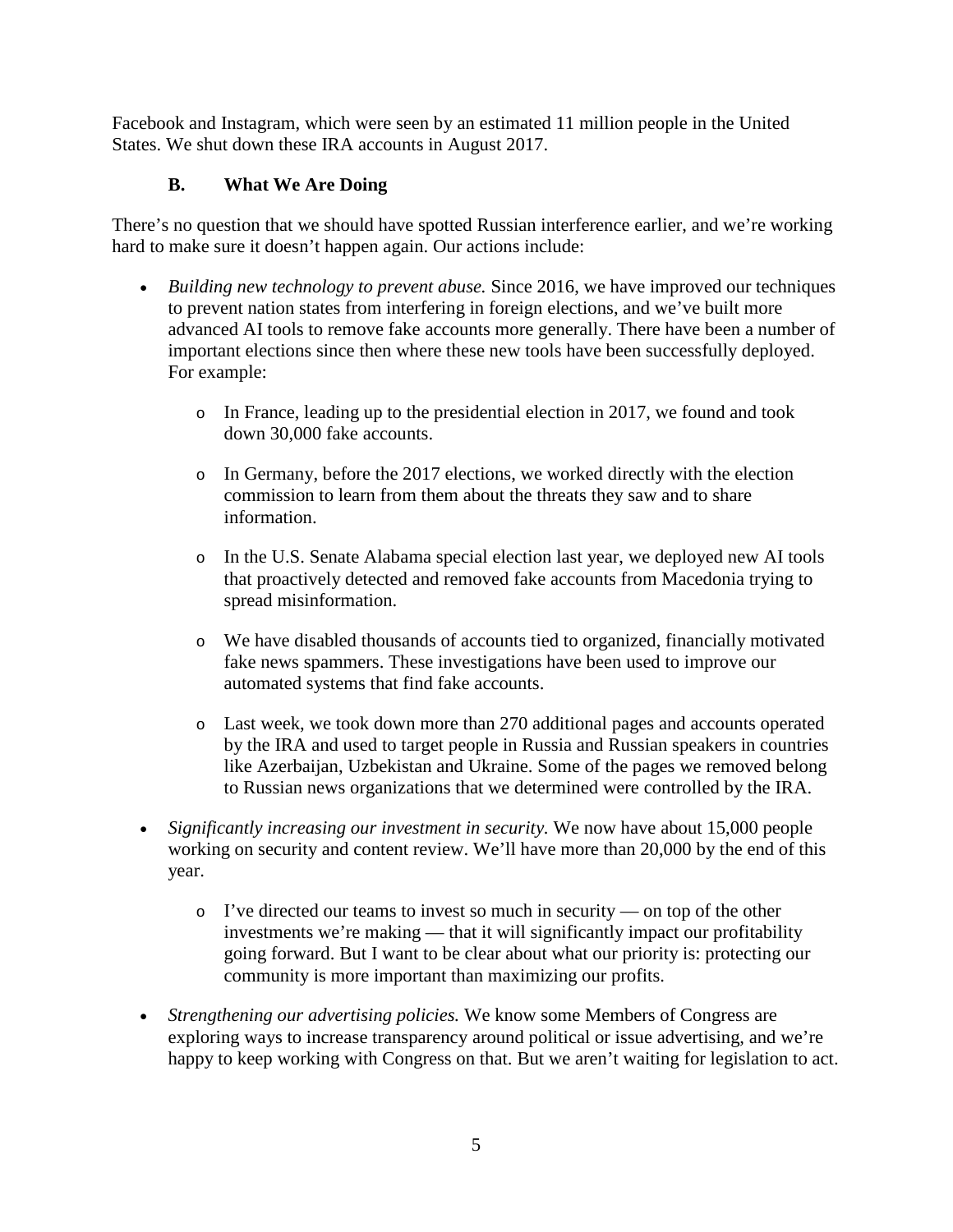- o From now on, every advertiser who wants to run political or issue ads will need to be authorized. To get authorized, advertisers will need to confirm their identity and location. Any advertiser who doesn't pass will be prohibited from running political or issue ads. We will also label them and advertisers will have to show you who paid for them. We're starting this in the U.S. and expanding to the rest of the world in the coming months.
- o For even greater political ads transparency, we have also built a tool that lets anyone see all of the ads a page is running. We're testing this in Canada now and we'll launch it globally this summer. We're also creating a searchable archive of past political ads.
- o We will also require people who manage large pages to be verified as well. This will make it much harder for people to run pages using fake accounts, or to grow virally and spread misinformation or divisive content that way.
- o In order to require verification for all of these pages and advertisers, we will hire thousands of more people. We're committed to getting this done in time for the critical months before the 2018 elections in the U.S. as well as elections in Mexico, Brazil, India, Pakistan and elsewhere in the next year.
- o These steps by themselves won't stop all people trying to game the system. But they will make it a lot harder for anyone to do what the Russians did during the 2016 election and use fake accounts and pages to run ads. Election interference is a problem that's bigger than any one platform, and that's why we support the Honest Ads Act. This will help raise the bar for all political advertising online.
- *Sharing information*. We've been working with other technology companies to share information about threats, and we're also cooperating with the U.S. and foreign governments on election integrity.

At the same time, it's also important not to lose sight of the more straightforward and larger ways Facebook plays a role in elections.

In 2016, people had billions of interactions and open discussions on Facebook that may never have happened offline. Candidates had direct channels to communicate with tens of millions of citizens. Campaigns spent tens of millions of dollars organizing and advertising online to get their messages out further. And we organized "get out the vote" efforts that helped more than 2 million people register to vote who might not have voted otherwise.

Security — including around elections — isn't a problem you ever fully solve. Organizations like the IRA are sophisticated adversaries who are constantly evolving, but we'll keep improving our techniques to stay ahead. And we'll also keep building tools to help more people make their voices heard in the democratic process.